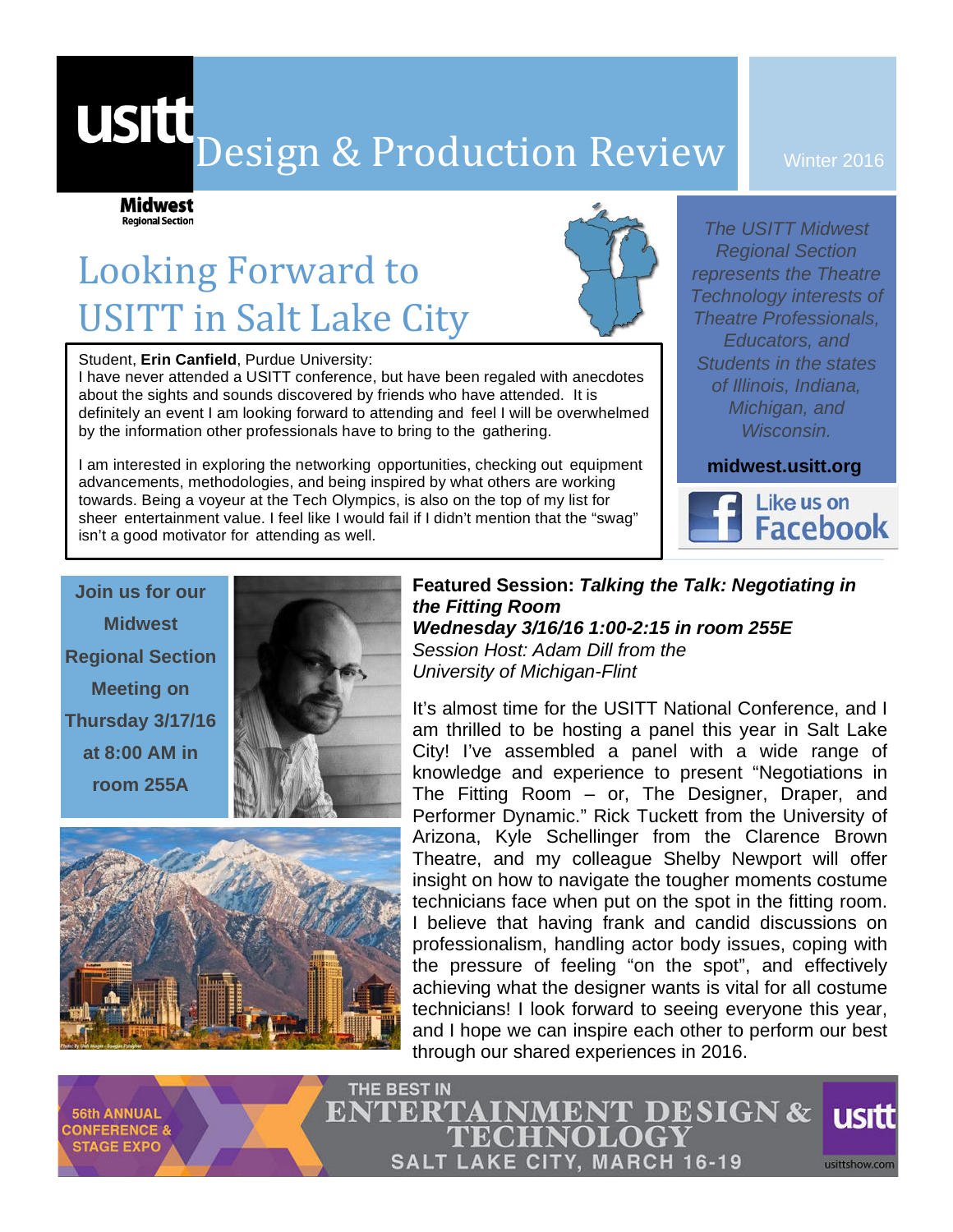## **Midwest Section Board of Directors 2015-2016**

**Shane Kelly,** Chair **skelly19@depaul.edu**

**Steve Jacobs,** Vice Chair for Programming **stevejacobs.mrsusitt@gmail.com**

**Mick Alderson,** Vice Chair for Membership **alderson@uwosh.edu**

**Rich Dionne,** Vice Chair for Communication & Webmaster **rdionne@purdue.edu**

**R.J. Mike Nielsen,** Treasurer **usittmidwest@bigfalls.net**

**David Leugs,** Secretary **djl2@calvin.edu**

**Kathleen Donnelly,**  Immediate Past Chair

**Verda Beth Martell,**  Chair Elect

#### **Directors at Large**

Sarah Schreiber Prince Marty Lazarus Dan Lisowski Chris Hoffman Ken Fraza Paul Brunner Vic Pilolla Ellen White

**Shelby Newport,** DPR Editor (Ex-Officio) **snewport@umflint.edu**

**Tom Korder,** Awards Committee Chair (Ex-Officiio)

# **Meet** a **Director:** Shane Kelly & Mick Alderson



#### **Name:** Shane Kelly

**Section Office:** Chair, USITT Midwest Regional Section and Director USITT **Title:** Chair of Design and Technology Department; Associate Professor, Head of Theatre Technology at The Theatre School at DePaul University.

**Production I'm currently working on**: I am the production manager for the DePaul School of Music Winter Opera, Die Fledermaus

**Favorite thing about my job:** Working with young theatre makers and seeing their artistry grow before my eyes over four years. Seeing their ideas and solutions change and grow which in turn helps their storytelling mature.

**Piece of advice for young theatre artists:** Let someone else tell you "no" I encounter a lot of young (and older) theatre artists who find a way to talk themselves out of being able to accomplish something either in their careers or in their production work. You may not know if you have the skills or the knowledge to do a task in your work, but don't let that stop you from investigating more deeply and using the people around you as resources in order to accomplish it. None of us have all of the answers and no one has encountered every possibility that entertainment throws at us, but those who try new things and investigate new answers will find success. If it is a job that you don't think you can achieve, put your application out there, ask questions of people who are in those types of jobs, ask about their education, training and experience as well as the experience they wish they had when they started. You can have the opportunity to do what you want to in this industry, but it is likely going to take commitment, hard work and time.

**Favorite thing about USITT:** My favorite thing about USITT is the certainly the people. Whether at the National Conference, or a Regional event or when some folks who met through USITT get together for some drinks or call for advice; everyone in the organization is go generous with their time, knowledge and mentorship. It really helps me see that this industry is one large community.

## **Name:** Mick Alderson

**Section Office:** Vice Chair for Membership **Title:** Technical Director/Lighting Designer, University of Wisconsin Oshkosh Theatre

**Production I'm currently working on:** Just finished *These Shining Lives* I will be doing *Clybourne Park* next. **Favorite thing about my job:** First dress when the cues we wrote actually work. Hey, we actually have a show!

**Piece of advice for young theatre artists:** Start early. Something will always come up to fill all the time you have.

**Favorite thing about USITT:** The mutual support and knowing there is a whole community of people who think what you are doing is worthwhile.

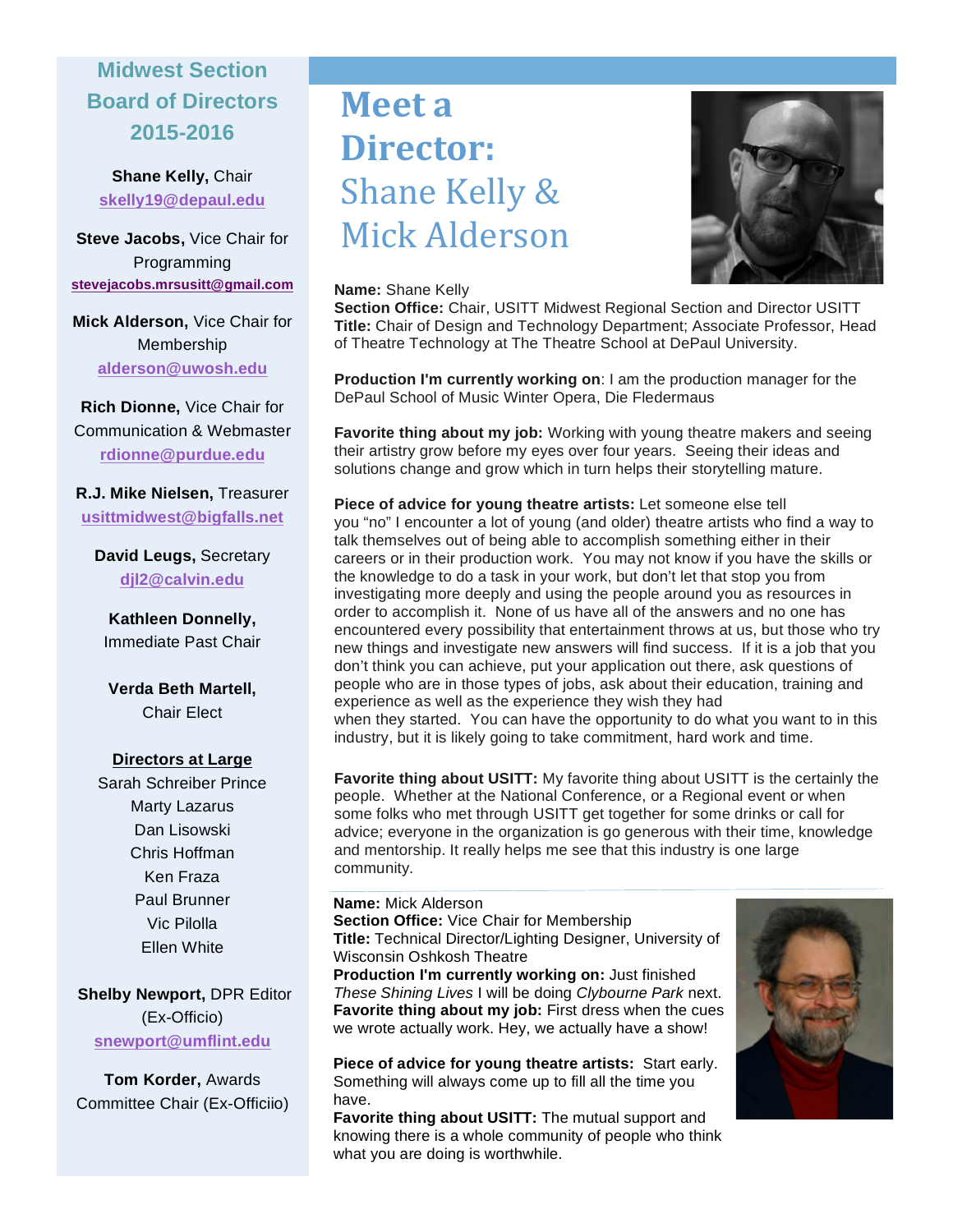# Programming Report:

#### **A Day Full of Information: LED's, Projection, and Media Servers**

Midwest Section member MainStage Theatrical Supply and Project Manager David Krajec hosted 3 separate sessions in their Milwaukee office on November 7, 2015.

Tom Littrell who works in Outreach and Training for ETC, presented the "Layers of Light," a presentation of how LED-powered lighting fixtures can be used specifically as a tool for stage, studio, and architectural lighting. He discussed the newest LED emitters and their contribution to LED use in stage lighting as well as dimming and other control aspects of LED's.

The next session was on "Projections and Projectors" with an overview of the current projection equipment available and how it can best be put to use in your facility. This session was presented by Nate Castillo of Professional Audio Designs Milwaukee office.

There was also enough interest for a future follow up session on video manipulation software such as logistics of using edge-blending, projection mapping, video editing, and video playback.

The third session of the day featured explanations and ideas about LED Video Walls and things to consider such as pitch, pixel density and nits (brightness). The presenter was Rich Anders, National Sales Manager for MegaSystems.

John Boesche, Chair of Digital Media for Live Performance at the University of Illinois Urbana-Champaign reflected on the day: "This was a terrific session. Lots of great information and insight from our three presenters, but the best part of the event was the networking with students plus young and more established peers. Presenters and peers were all very willing to share contacts."

*Tom Littrell presenting "Layers of Light"*





## **Programming Topic Request**

Steve Jacobs will be sending a brief survey to the membership via email in early March and also to those attending our Section meeting at the annual conference.

If you have programming ideas you would like to share with me, please fill out the survey when you receive it and/or email me. I will do my best to work with your ideas. Thank you!



## **Membership Updates**

Report as of 1/3/16 **Current 126**

Individual 61 Student 19 Organization 18 Professional 13 Corporate 9 Founders members 17

*Not a paying member? Sign up and pay your dues on our website.*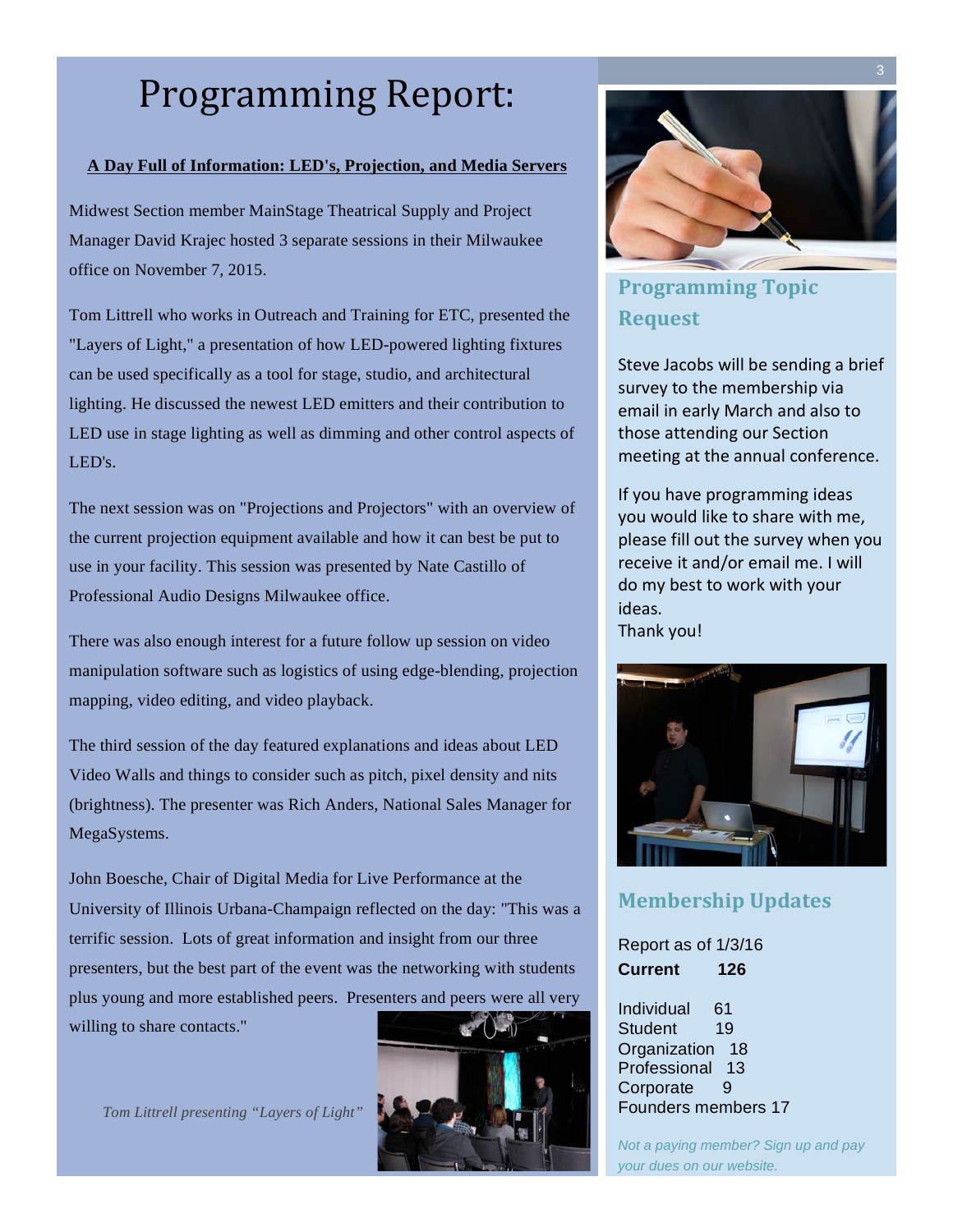# **COOL TOOLS + IDEAS FROM OUR SECTION**

## Communicating with Digital Renderings for Lighting Designers

by R.B. "Mickie" Marie, Assistant Professor of Lighting Design, Ball State University

As a lighting designer, I find that communicating with a director using visual imagery allows the most consistent method for collaboration. I frequently use research images, collages, and hand sketches, but recently I've started using Vectorworks to help develop digital renderings. The following is my stepby-step guide to generating a digital rendering in Vectorworks

#### **Step 1: Creating the space**

- 8.5"x11" page size set to landscape
- Black Background
- $1/4" = 1'-0"$  Scale
- Draw a rectangle then extrude it -3'
- Place a human figure using the tool from the visualization toolset

#### **Step 2: Place the lights**

- "Light Tool" (set to spot light) from the Visualization toolset
- First click places the light
- Second click aims the light
- Change the "Z Height" in Object Info Palette
- Click "Set view to light" in Object Info Palette
- Select the Flyover tool in Basic Toolset
- Rotate view so the light is between you and the human figure
- Click "Set light to view" in Object Info
- Repeat for every light needed

#### **Step 3: Set the view**

- In the menu bar select View > Standard Views > Top/Plan
- Select the "Renderworks Camera tool" in the Visualization toolset.
- Place the camera where the "audience" should be.
- First click places the camera
- Second click aims the camera
- I use the default settings for the camera
- Double Click the camera (this shifts my view into the view of the camera)
- Save this view (Menu Bar > View > Save View)



#### **Step 4: Set the lighting**

- Menu Bar > View > Lighting > Set Lighting Options.
- Change the brightness of the ambient info to 10%
- $Menu Bar > Window > Palestes >$ Visualization
- Turn "on" whichever lights need to be on for your rendering.

#### **Step 5: Render**

- Be in the camera view that was saved earlier
- Menu Bar > View > Rendering > Final Quality Renderworks



#### **Step 6: Exporting the images**

- Without changing the view: Menu Bar > File > Export > Export Image File
- Select Current View, 300 Px/in
- Format for Ipeg

The above example is one white light on a human figure. You can change the color of the light by selecting the light and going to the Object Info Palette. There is an option for selecting the color using a color wheel. Based on the processing power required to render the lighting with multiple fixtures, I will frequently use just 2-3 lights at once, and then layer them in Photoshop to create the final product.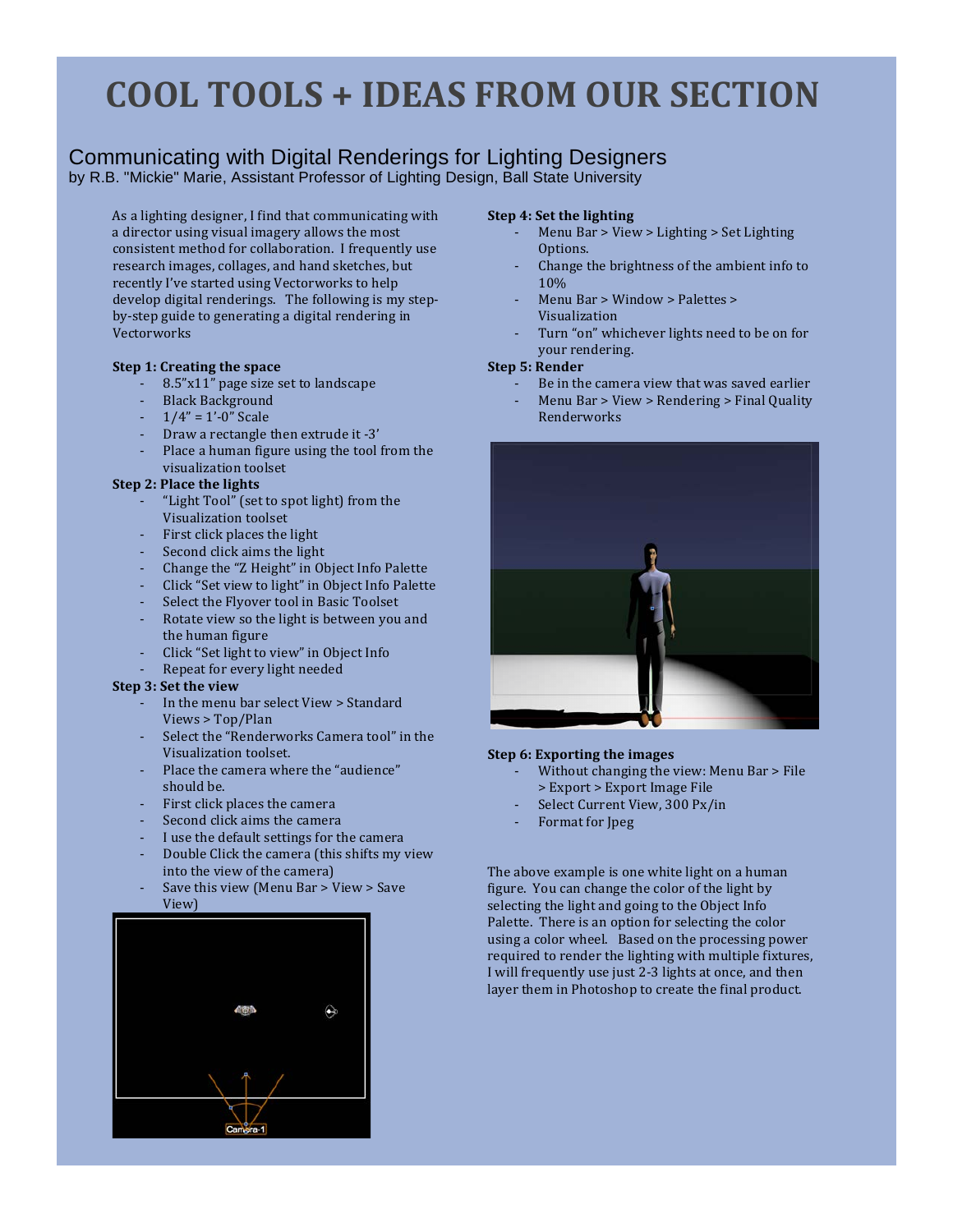# **Digital Design Competition Winners Announced**

#### **Realized Sound Design:**

Daniel Grayvold's Sound Design for

*Alternate Realities*

Daniel Grayvold is a fourth year Sound Design major at Michigan Technological University. In addition to his work in theatre, he aspires to compose and design sound for film, television, and video games. He also enjoys photography as a creative outlet. His winning design was for Alternate Realities which he writes "is an anthology of 20th century abstract theatre pieces. The design for which I won my award focused on Futurism and Absurdism and contained original music composition inspired by such sources as Luigi Russolo, George Michael, and Alfred Hitchcock."





#### **Realized Scenic Design:**

Kevin Nelson's Scenic Design for *Antigone*

Kevin is a second year Scenic Design M.F.A. candidate at Indiana University in Bloomington, IN. After receiving his bachelors in theatrical design from the University of Wisconsin-Parkside with a concentration in scenic design and technical direction, he worked on the 2014 U.S. domestic tour of Disney on Ice!: 100 Years of Magic, as well as at American Players Theatre in 2013 and 2014. Kevin's work at I.U. includes two world premiere scripts for the At First Sight play series. His winning design for Antigone opened on December 4, 2015 in the Wells-Metz theatre.



### **Our thanks to David M. Barber for adjudicating the competition.**



David M. Barber is an award-winning designer of scenery and costumes for theater, television, film and special events, with almost two decades of professional experience to his credit. Recent world premieres include *Appoggiatura* and *The Most Deserving* (Denver Center Theater Company), *On Clover Road* and *North of the Boulevard* (Contemporary American Theatre Festival) and the new opera *The Bonfire of the Vanities* (presented by El Museo del Barrio)*.* He has served as E! Entertainment's New York Art Director since 2009. Other television work includes Art Direction for *Football Night in America* and *The TODAY Show* for NBC Universal and Production Design for the MTV pilot *Fashion Mega Warriors,* produced

by Tyra Banks. Awards include the Drama Desk, American Theater Wing Henry Hewes Award, Connecticut Critics Circle Award, Denver Drama Critics Circle Award, Denver Ovation Award, Westword's "Best of Denver", and two New York Innovative Theater Awards. He has been a guest lecturer / designer at several schools, including Hope College, Whitman College, Mount Holyoke College, Washington College, University of Colorado and George Mason University; served as a panelist for the Lower Manhattan Cultural Council and an adjudicator for U.S.I.T.T.'s College Design Competition. He is a member of United Scenic Artists Local 829 and currently resides in Brooklyn, NY. His portfolio is available at www.davidmbarber.com.